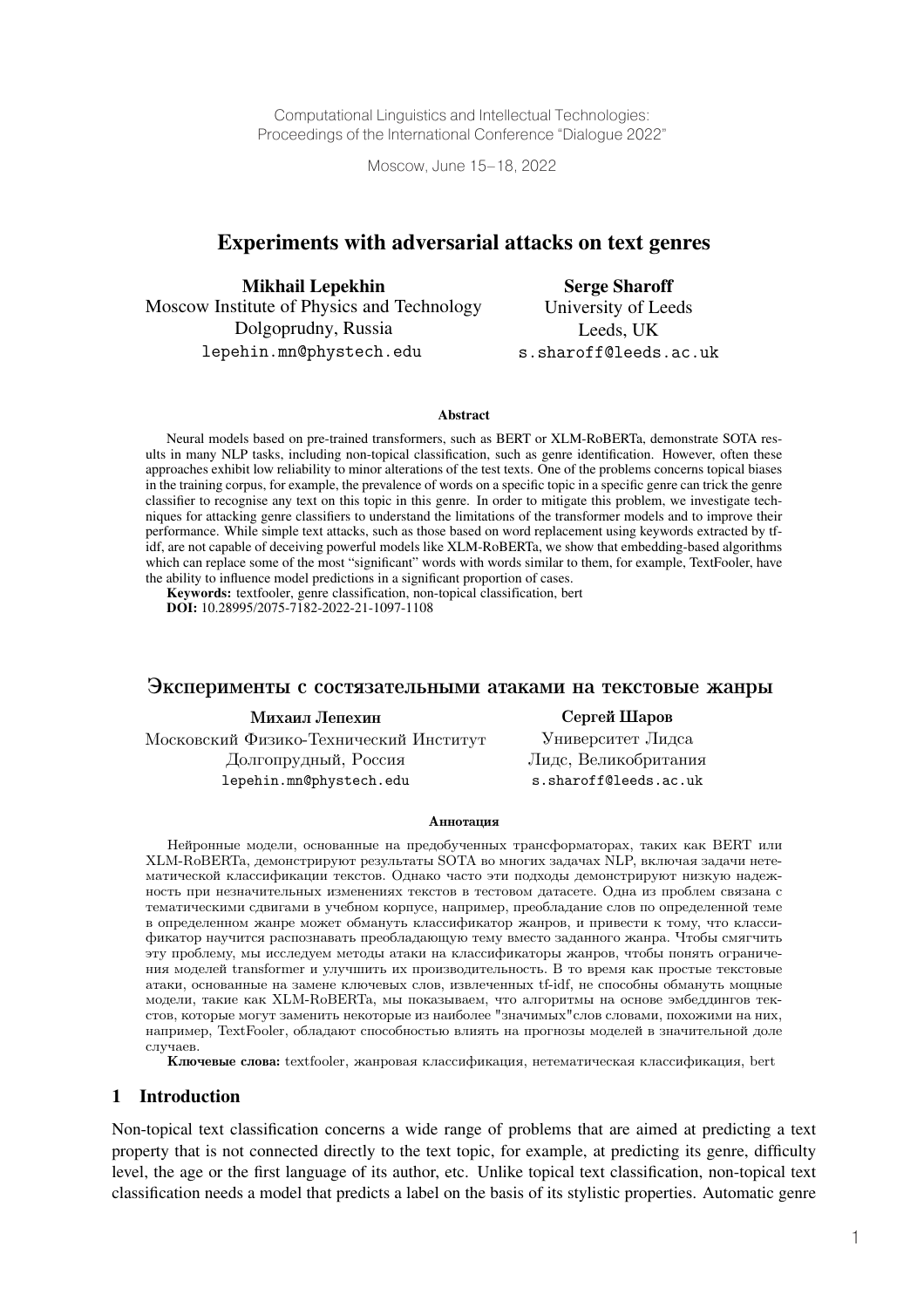identification is one of the standard problems of non-topical text classification, as it is useful in many areas such as information retrieval, language teaching or basic linguistic research [Santini et al.2010].

An early comparison of various datasets, models and linguistic features for genre classification [Sharoff et al.2010] shows that traditional machine learning models, for example, SVM, can be very accurate in genre classification on their native dataset, but suffer from a dataset shift. Since then, many new approaches for text classification have emerged. In particular, BERT (Bidirectional Encoder Representations from Transformers) is an efficient pre-trained model based on the Transformer architecture [Devlin et al.2018]. It achieves the state-of-the-art results for various NLP tasks, including text classification. XLM-RoBERTa [Conneau et al.2019] is an improved variant of BERT. It has the same architecture, but uses bigger and more genre diverse corpora and an updated pre-training procedure. In addition, XLM-RoBERTa is multilingual. Therefore, we choose XLM-RoBERTa as the classifier for the experiments in this study.

One of the most significant problems in genre classification is topical shifts [Petrenz and Webber2010]. If a specific topic is more frequent in the training corpus for a specific genre than many classification models can be biased towards indicating this genre by the keywords of this topic. This becomes especially problematic in the case of data shift [Petrenz and Webber2010]. For this reason, they check reliability of their genre classifiers via testing on the datasets from different domains, and so do we in our work.

There are numerous attempts to attack various NLP models by making minor changes to a text which lead to different predictions. An overview of different methods is presented in [Huq and Pervin2020]. These techniques help to reveal the flaws of the NLP models and to find out what are the features in the texts that are taken into account by the models. TextFooler [Jin et al.2019] sorts the lexicon of the texts in the order of the impact on the target class probability and tries to replace the most important words with one of the most similar words to it where similarity is defined as the dot product between the corresponding word embeddings. BertAttack [Li et al.2020] has a similar algorithm, but instead of using word embeddings it relies on Bert token embeddings. Because of this, BertAttack processes the whole words and subword tokens in different ways, while trying to find suitable words to replace subword tokens.

Until now, there were no reports of successful attempts on attacking genre classifiers or non-topical classification in general using neural methods, even though it is important to understand their reliability and to find ways for improving their robustness. In this study, we test two methods to attack text genre classifiers. The first method is based on swapping the keywords which are found with tf-df extraction, while the second method applies a modified TextFooler algorithm. Moreover, we try to improve the performance of the original classifiers by adding a set of texts broken by TextFooler to the training corpus.

In this paper we perform the following steps to investigate attacking techniques and to improve the reliability of the genre classifier:

- 1. training a baseline classifier using XLM-RoBERTa (Section 2);
- 2. attacking the XLM-RoBERTa classifier by swapping topical keywords between the genres (Section 3.1);
- 3. attacking the XLM-RoBERTa classifier with TextFooler (Section 3.2);
- 4. performing targeted attacks on the XLM-RoBERTa classifier (Section 3.3);
- 5. training a new XLM-RoBERTa classifier by using the original training corpus combined with the successfully attacked texts (Section 4);

Data and scripts to replicate our experiments are available.<sup>1</sup>

#### 2 Baseline

#### 2.1 Training data

For training, we use existing FTD datasets in English and in Russian [Sharoff2018]. Each of them contains nearly 2000 texts from a wide range of sources annotated with 10 genre labels, see Table 1. The

<sup>1</sup> https://github.com/MikeLepekhin/TextGenresAttack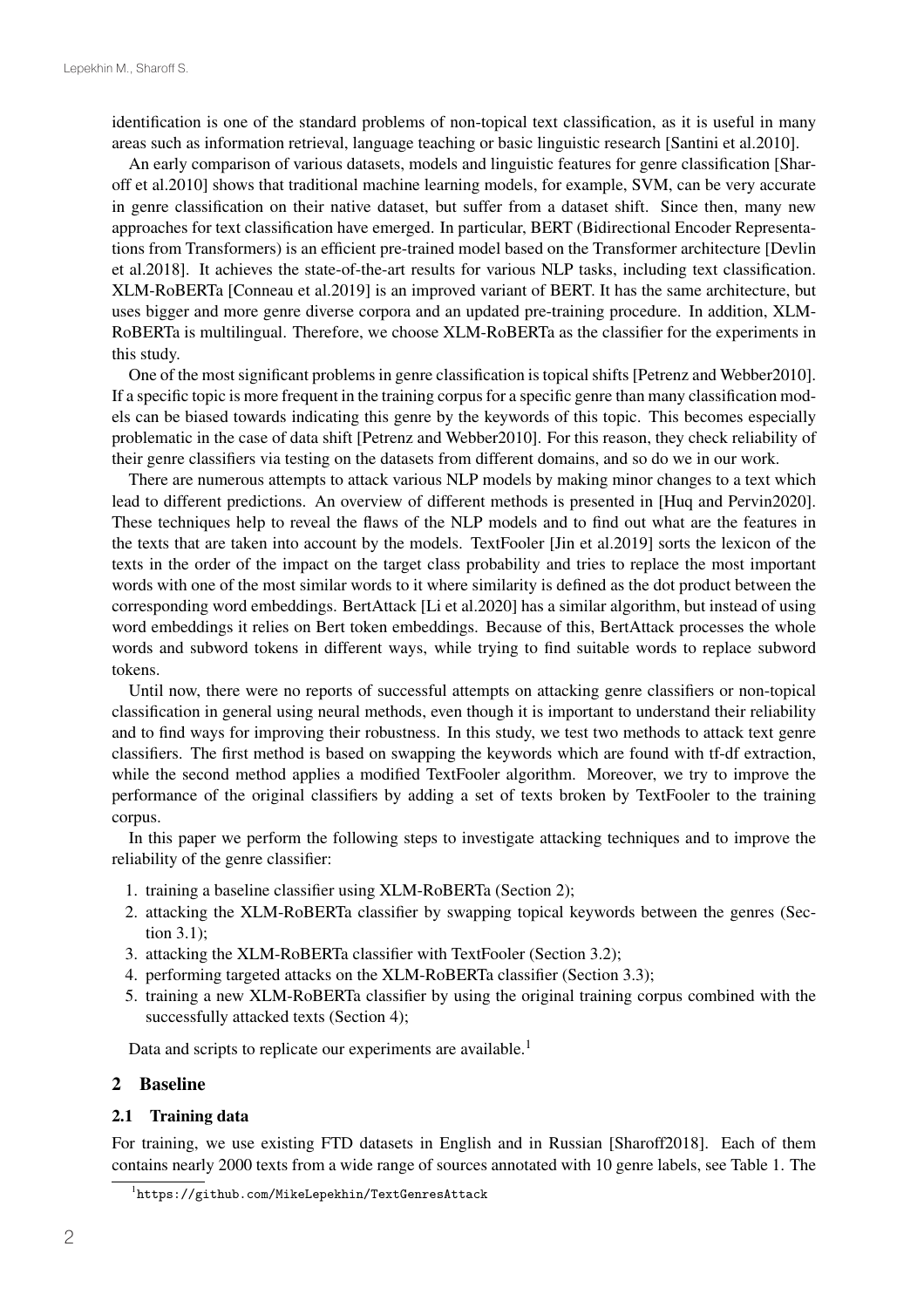| Genre label Prototypes |                                   | FTD EN |     | <b>FTD RU</b> |     |              | Homogeneous EN          | LJ RU |
|------------------------|-----------------------------------|--------|-----|---------------|-----|--------------|-------------------------|-------|
|                        |                                   | Train  | Val | Train         | Val |              | Test Sources            | Test  |
| Argument               | Expressing opinions, editorials   | 276    | 77  | 207           | 77  |              | 400 [Kiesel et al.2019] | 481   |
| Fiction                | Novels, songs, film plots         | 69     | 28  | 62            | 23  |              | 400 BNC                 | 199   |
| Instruction            | Tutorials, FAQs, manuals          | 141    | 50  | 59            | 17  |              | 400 StackExchange       | 384   |
| <b>News</b>            | Reporting newswires               | 114    | 37  | 379           | 103 |              | 400 Giga News           | 1518  |
| Legal                  | Laws, contracts, T&C              | 56     | 17  | 69            | 13  |              | 400 Legal codes         | 14    |
| Personal               | Diary entries, travel blogs       | 72     | 19  | 126           | 49  |              | 400 ICWSM               | 513   |
| Promotion              | Adverts, promotional postings     | 218    | 66  | 222           | 85  |              | 400 websites            | 68    |
| Academic               | Academic research papers          | 59     | 23  | 144           | 49  |              | 400 arxiv.org           | 20    |
|                        | Information Encyclopedic articles | 131    | 38  | 72            | 33  |              | 400 Wikipedia           | 171   |
| Review                 | Product reviews                   | 48     | 22  | 107           | 34  |              | 400 Amazon              | 185   |
|                        | <b>Total</b>                      | 1184   | 377 | 1447          |     | $483$   4000 |                         | 3553  |

Table 1: Training and testing corpora

dataset is relatively balanced with the most common categories being Argumentation and Promotion. For validation of the success of attacking models at the last stage (see the next section) we reserve a small dataset obtained by stratified sampling (columns Val in Table 1), which is not used in the training and attacking pipelines.

It is known that genre classifiers are often not robust when applied to a different corpus with the same labels [Sharoff et al.2010], therefore we use independently produced test sets to simulate out-of-domain performance on large collections coming from a smaller number of sources. This is in comparison to the training datasets, which came from a much wider range of sources.

For the Russian test set we use 3,500 posts from LiveJournal, a social media platform popular in Russia. Since LiveJournal is a social media platform, the distribution of its texts significantly differs from that in the FTD corpora. It contains less of Legal, Academic and Promotion texts. But it has more News, Personal and Instruction texts. The most popular genres in the Russian test corpus are News and Promotion (Table 1).

As we lack an independent test set for English, we use "natural annotation" in the sense of using a text collection from sources relatively homogenous with respect to their genres, such as StackExchange which mainly contains instructive texts, Wikipedia which mainly contains texts for reference information, see more details in the Sources column in Table 1.

## 2.2 Training genre classifiers

We fine-tune the baseline XLM-RoBERTa classifier following the same archine as [Sun et al.2019]. This model has around 279M parameters. We concatenate the English and the Russian texts from the training part of the FTD corpus, since XLM-RoBERTa is a multilingual model which has shown better results on concatenation in our initial experiments. To establish the accuracy of the respective classifier models, we keep the record of the source text language in the five-fold cross-validation procedure. The classifier is trained during 10 epochs with the Adam optimiser with learning rate =  $5 \cdot 10^{-5}$  since these hyperparameters are used in the original papers for several BERT-like models [Devlin et al.2018, Liu et al.2019]. We use one TITAN RTX-based GPU for each experiment. Available GPU capacity: 24 GB.

# 3 Genre attacks

The genre attack task is to make minimal alterations to a target text to change its prediction. If a test text can be altered to change its label and this can be achieved within a set limit of alterations, the text is counted as "broken". We can try untargeted and targeted attacks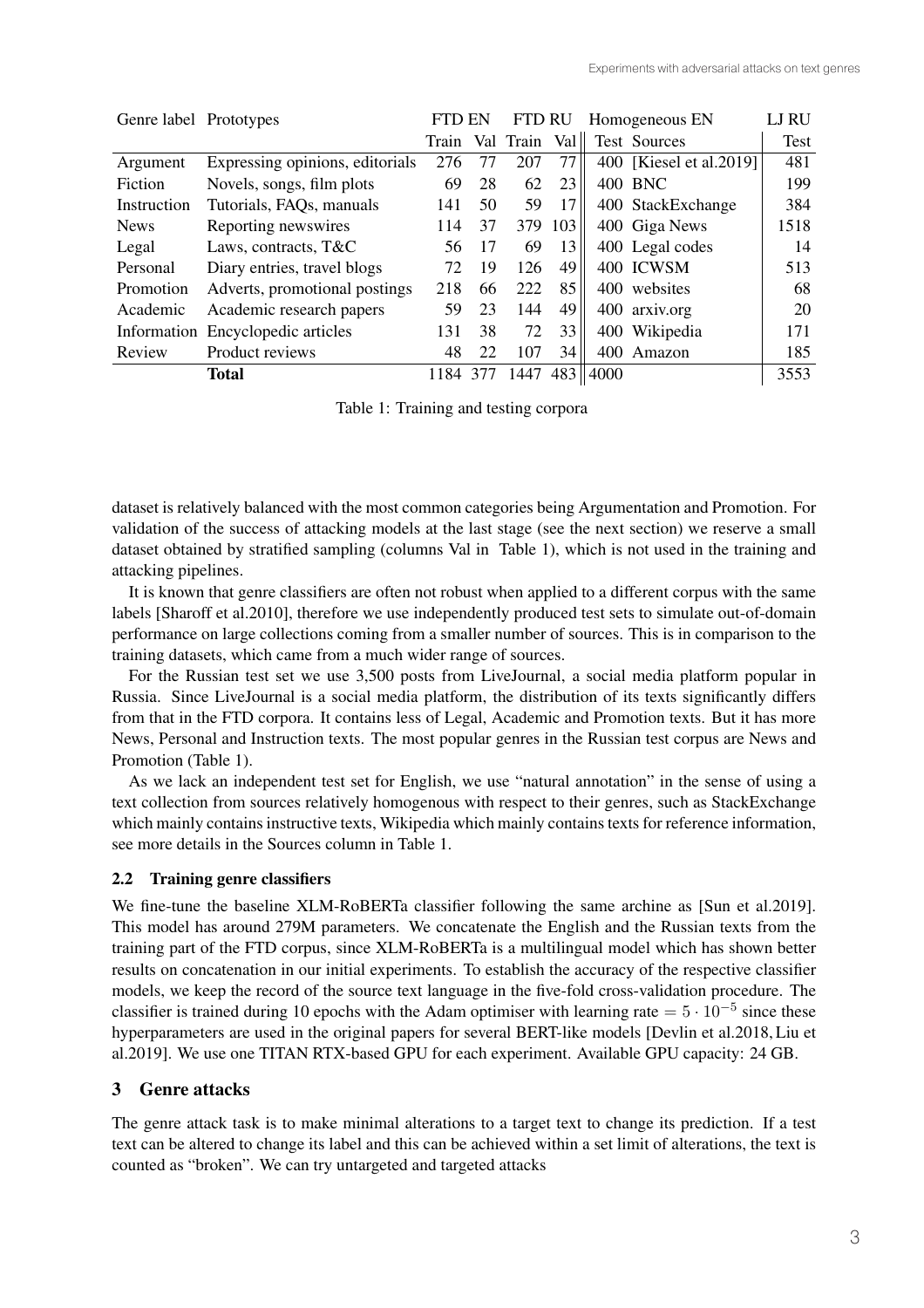| <b>Replaced</b> | $10\%$      | $50\%$      | $100\%$        |
|-----------------|-------------|-------------|----------------|
| EN              | $14(1,1\%)$ | $31(2,5\%)$ | $196(15,5\%)$  |
| RU              | $22(1.5\%)$ | 44 (3,0%)   | 148 $(10,0\%)$ |

Table 2: Successful attacks with tf-idf keyword replacement

untargeted the attacks that intend to force the classifier to change its correct prediction of test set text to produce any incorrect label from our set of labels without considering a specific label;

targeted the opposite direction of attack when we attack texts for which the classifier makes a mistake by making alterations to force the classifier to predict the correct label.

The genre attacks are conducted to achieve cross-validation for attacks without leaking information about the target texts to the classifier: we randomly shuffle the train dataset and make 5 iterations of the cross-validation mechanism: For every *i* the texts with numbers from  $0.2i|X|$  to  $0.2(i + 1)|X| - 1$ are used to attack a classifier which has been trained on the remaining texts from the training corpus. Thus, we get 5 architecturally identical classifier models with slightly different weights, as well as a set of successfully attacked texts we use for the following analysis.

Unlike the classifier training step, we train text attack models separately for each language as this helps in achieving successful attacks on more texts.

#### 3.1 Attacking by swapping genre keywords

First, we test a simple text attack generator which is based on replacing the keywords extracted for each genre, with the keywords defined by their tf-idf scores within the genre texts. We collect keywords individually for each genre from the list of Noun, Adjective, Verb, Adverb. For each genre, we take all the texts corresponding to this genre, from them we select the words of the corresponding part of speech and concatenate all these words into one document. Having thus obtained one document for each genre, we count the tf-idf signs for the corresponding words. The resulting keywords generally turn out to be quite relevant to the corresponding genre labels. But sometimes, it reveals topical shifts. For instance, such words as *united*, *nations*, *international* show the predominance of specific political texts in the genre of argumentation, but do not seem to be specific to the genre. However, for the Legal and Academic genres, the keywords seem to be much more genre-specific. Words *system*, *quantum*, *software*, and *node* correspond to texts that describe mathematics or technological details. shall, article, *paragraph*, *court* are quite specific to legal documents.

Then the attack generator replaces a certain percentage of the keywords for every genre to a keyword of a different genre. We choose the following percentage of the keywords for replacement: 10%, 50%, 100%. Contrary to our expectations concerning the prevalence of topic-specific keywords, our XLM-R classifier is reasonably robust to attacks on both English and Russian texts, as the rate of successfully broken texts is fairly low, see Table 2.

#### 3.2 Attacking with untargeted TextFooler

The original TextFooler algorithm has the following stages. First, we order the words  $w_i$  (after excluding the stop-words) by the descending order of word importance scores  $I_w$ , that defined in the following way:

$$
\mathbf{I}_{w_i} = \left\{ \begin{array}{l} F_Y(X) - F_Y(X_{\backslash w_i}), \text{ if } F(X) = F(X \backslash w_i) \\ (F_Y(X) - F_Y(X_{\backslash w_i})) + (F_{\widehat{Y}}(X_{\backslash w_i}) - F_{\widehat{Y}}(X)), \\ \text{ if } F(X) = Y, F(X \backslash w_i) = \widehat{Y}, Y \neq \widehat{Y} \end{array} \right\},
$$

where  $F(X)$  is predicted label for the text X, and  $F_C(X)$  is predicted probability of the genre C for the text  $X$ . The intuition of the importance is that the more is distortion of the predicted probability distribution after removal of a word, the more important the word is.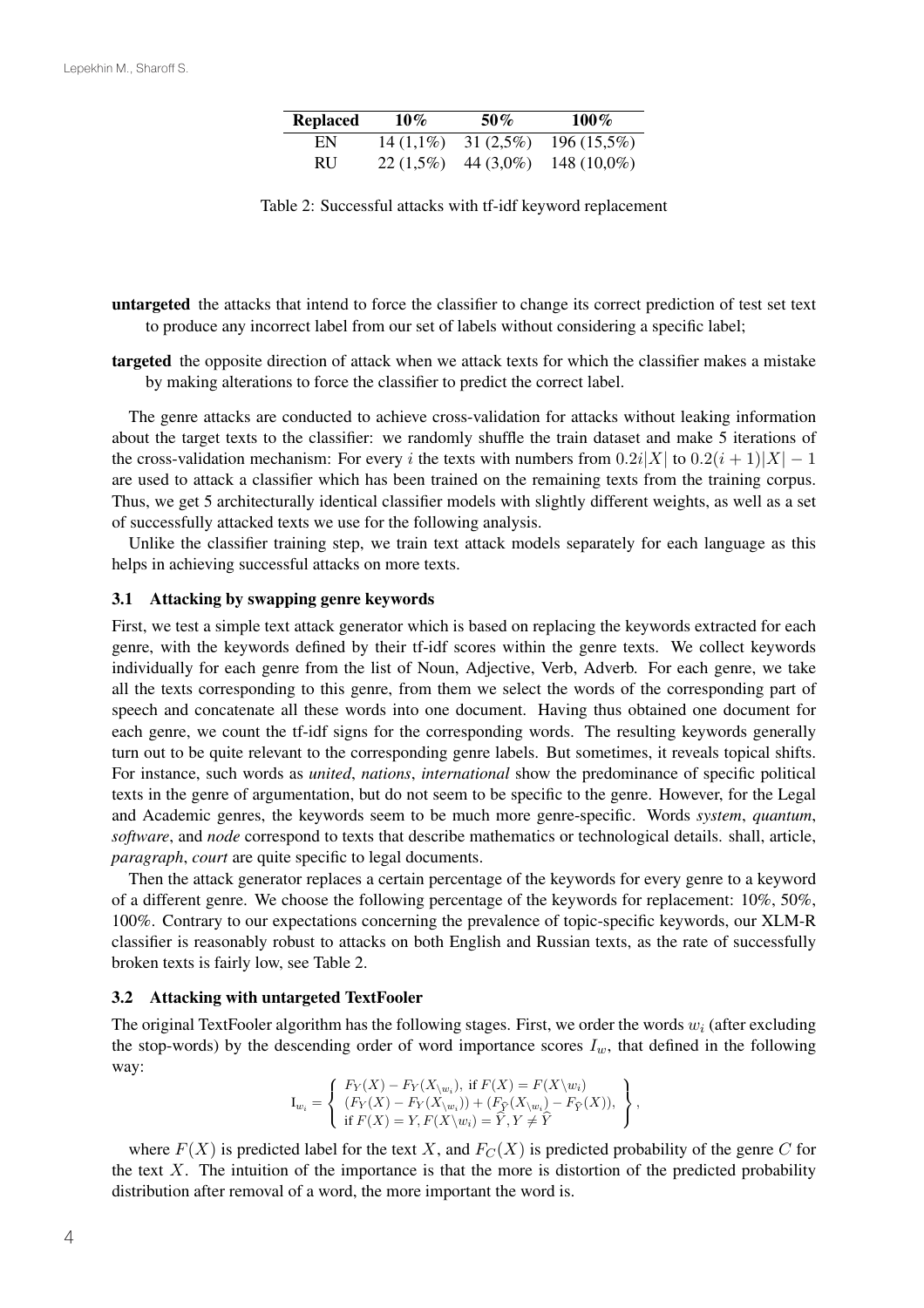Then for every word in the attacked text the  $k$  closest words are chosen by maximising the dot product of their embeddings with the embedding of the original word. These words are the candidates for replacing the original word. We iterate through the words  $w_i$  and try to replace it with one of the candidates following a set of filters. If we succeeded to do that, then the text replacement is considered as successful. Otherwise, we continue to iterate through the list of candidates. If we could not find a candidate  $\frac{1}{i}$  for replacing the word  $w_i$ , we take the word that the classifier will give the minimal probability of the original class for the text with this replacement. If we have iterated all over the words  $w_i$ , but the classifier still predicts the original label for the text, the attack is unsuccessful.

The filters for choosing a suitable replacement can vary. First, we can keep the same part-of-speech tag. Second, we can vary the lower limit threshold for the word similarity score for each candidate. In the original TextFooler algorithm, it is fixed at 0.5. In our study the cosine embedding similarities between each word and its closest neighbour lie between 0.61 (0.2-percentile) and 0.82 (0.8-percentile) for the English words, and between 0.67 (0.2-percentile) and (0.82-percentile) for the Russian ones. For both languages, the minimum cosine similarity among the pairs of most similar embeddings is 0.34. If we take into account the top-15 most similar embeddings for each word embedding, the 20–80 percentile range for English is 0.49–0.66, for Russian it is 0.52–0.68. This limits the range for the selection threshold.

Finally, to preserve the meaning and the grammatical correctness of the attacked text, we estimate the similarity between the original sentence and its attacked version with the Universal Sentence Encoder [Cer et al.2018]. The original TextFooler paper fixed the minimal dot product between the USE embedding of the original text and the attacked one to the threshold to 0.84, we tried varying it in our study.

In our experiments when attacking the datasets with TextFooler we use the same cross-validation mechanism.

Our experiments with applying TextFooler to genre classification produced convincing replacements which preserved the meaning at the word level for both English and Russian. However, we found that preserving the grammar is trickier, especially for Russian. Probably, due to the richness of the Russian morphology, the grammatical cases, noun genders and plural forms are not coherent in many broken texts. The same phenomenon is also common in English: Table 6 shows an example of alteration that makes a text ungrammatical.

| Genre       | <b>English</b> | <b>Russian</b> |
|-------------|----------------|----------------|
| Argument    | 18.3           | 13             |
| Fiction     | 21.8           | 14             |
| Instruction | 29.8           | 25             |
| <b>News</b> | 30.5           | 24             |
| Legal       | 24.3           | 17.5           |
| Personal    | 8.4            | 6              |
| Promotion   | 31.3           | 26.5           |
| Academic    | 20.6           | 18             |
| Information | 11             | 5.5            |
| Review      | 8.9            | 3.5            |

Table 3: The median number of words per text for successful genre attacks

We also made two experiments when the replacement of the stop-words is allowed and not. We find that there is no big difference in the number of broken texts in either case. Furthermore, we experimented with various values of  $k$  and the minimal USE score to find out how they affected the number of the attacked texts and the robustness of the XLM-RoBERTa model trained on them. Since the original TextFooler implementation in the TextAttack framework [Morris et al.2020] does not contain embeddings for Russian, we used FastText embeddings for both English and Russian to make the experiments with both languages identical.

Table 3 lists the results for untargeted attack for both English and Russian FTD corpora in terms of the number of words needed for a successful change of genre predictions for a text.

Table 4 shows that the number of the successfully attacked texts is practically independent from the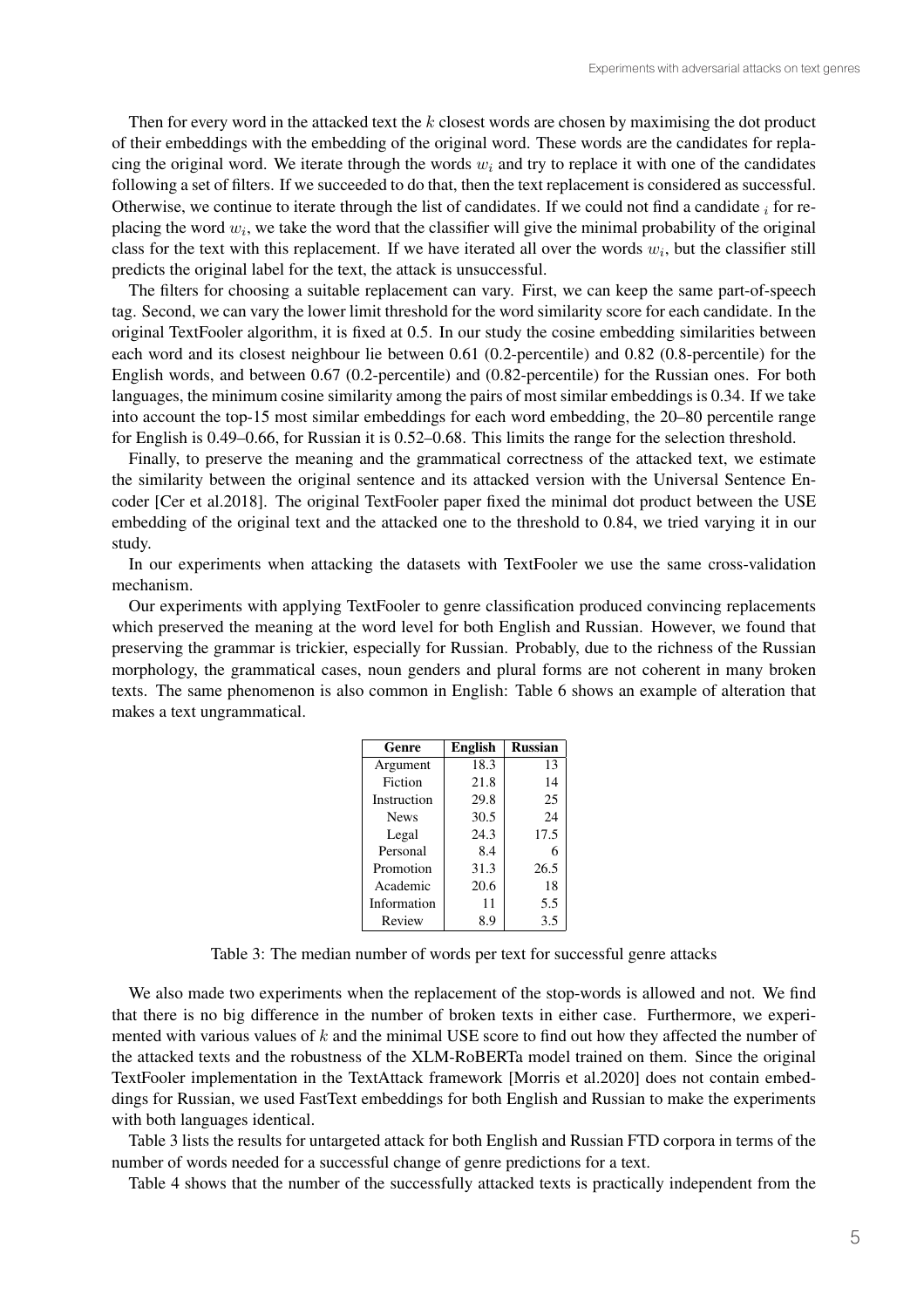| USE  | Language  | $k=15$      | $k=30$      | $k=50$      |
|------|-----------|-------------|-------------|-------------|
| 0.84 | EN        | 416 (32,9%) | 438 (34,7%) | 453 (35,8%) |
| 0.84 | <b>RU</b> | 686 (47,4%) | 718 (49,6%) | 744 (51,4%) |
| 0.6  | EN        | 424 (33,5%) | 444 (35,1%) | 457 (36,2%) |
| 0.6  | <b>RU</b> | 687 (47,5%) | 720 (49,8%) | 744 (51,4%) |
| 0    | EN        | 424 (33,5%) | 444 (35,1%) | 457 (36,2%) |
| 0    | <b>RU</b> | 687 (47,5%) | 720 (49,8%) | 744 (51,4%) |

Table 4: Successful untargeted attacks with different USE thresholds

| <b>Original</b>                                                        | <b>Attacked</b>                                                        |
|------------------------------------------------------------------------|------------------------------------------------------------------------|
| As a Company Limited by Guarantee this charity is owned not            | As a Company Limited by Guarantee <b>that</b> charity is owned not     |
| by any shareholders but by its members. Only members can               | by any shareholders but by its members. Only members can               |
| vote at Annual General Meetings to elect officers and Directors        | vote at Annual General Meetings to elect officers and Directors        |
| or become Directors of the charity. So if you would like to help       | or become Directors of the charity. So if you would like to help       |
| us in this way, contributing at least $£ 5$ per year and in return re- | us in this way, contributing at least $£ 5$ per year and in return re- |
| ceive regular updates and an invitation to the AGM please com-         | ceive regular updates and an invitation to the AGM please com-         |
| plete a membership form Company Membership Form Friends                | plete a membership form Company Membership Form Friends                |
| Membership Form There is also the option to make a monthly             | Membership Form There is also the option to make a monthly             |
| donation towards our work. As little as $\pounds 2$ a month can make   | donation towards our work. As little as $\pounds$ 2 a month can make   |
| a real difference to Emmaus Projects.                                  | a real difference to Emmaus Projects.                                  |
| label: Promotion                                                       | label: Argument                                                        |

Table 5: Example of an untargeted attack

USE threshold when it varies from the default 0.84 to 0. At the same time, as expected the proportion of the broken texts increases when more variants for attack are considered (the value of  $k$ , the number of nearest neighbours to consider).

Besides, TextFooler turned out to be more efficient for the Russian texts, about 15% difference in the proportion of broken texts. However, we should note that TextFooler tries to attack only texts which the model classifies correctly. As the XLM-RoBERTa classifier performed better on the Russian texts, we make more attacks on Russian texts in general.

Table 5 represents an example of a text, successfully broken by our mechanism. It shows that a replacement of just one word to its synonyms is able to change the classifier prediction.

#### 3.3 Targeted attacks with TextFooler

For targeted attacks we use the same mechanism with TextFooler, but we choose the replacement candidate that maximises the probability of the true class.

Table 7 lists for how many texts the classifier predictions can be improved by the attack mechanism. Targeted attacks are harder that the untargeted ones.

### 4 Genre classifiers trained on the attacked texts

Table 9 lists the robust classifier performance on the test corpora. It shows that the XLM-RoBERTa classifier trained on the attacked texts attains higher accuracy than the baseline classifier. Table 10 shows, that for most genres the robust classifier achieves higher f1-score. The same is true for precision and recall. There is no genre for which both precision and recall with the base model are higher than those with the robust one. But some genres still have worse f1-scores with robust classifiers. This happens because making classifiers more robust to the topical shifts does not benefit the score on test data if it has the same topical shift as the training data. For example, politics is the prevailing topic in News and Argument texts, and most Review texts are devoted to movies in the English FTD corpus.

Table 11 shows an example of a successful targeted attack for an English text. The number of replaced words is low, and the grammatical correctness is preserved.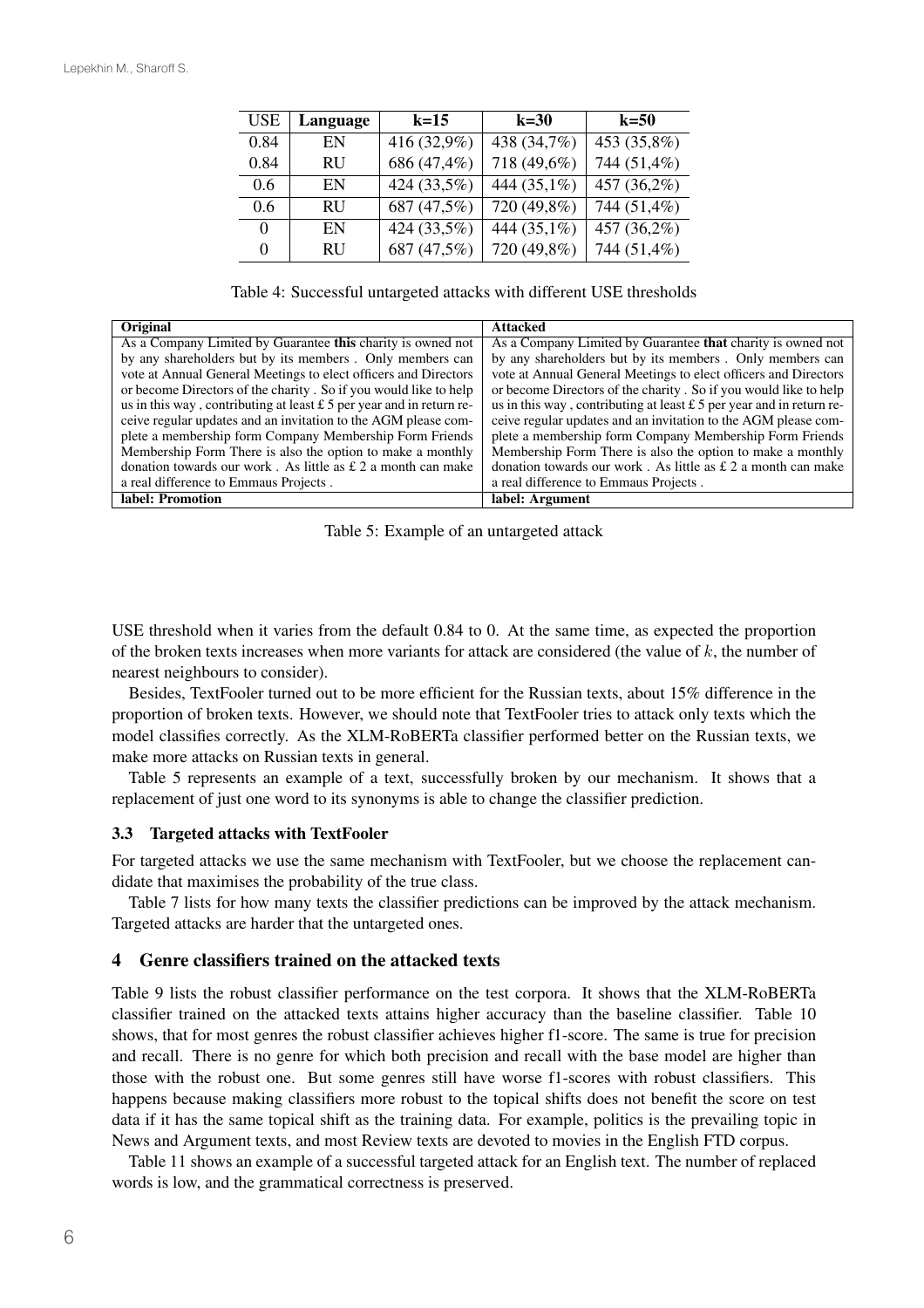| <b>Original</b>                                                                                                        | Attacked                                            |
|------------------------------------------------------------------------------------------------------------------------|-----------------------------------------------------|
| In addition to the internet connection, you <b>should</b> In addition to the internet connection, you <b>need</b> also |                                                     |
| also try to have at least 100 MB of free space avail-                                                                  | trying to have at least 100 MB of free space avail- |
| able on your drive when you install Titan Poker.                                                                       | able on your drive when you install Titan Poker.    |
| label: Instruct                                                                                                        | label: Eval                                         |

|  |  | Table 6: Example of deterioration of grammar in untargeted attack |  |
|--|--|-------------------------------------------------------------------|--|
|  |  |                                                                   |  |

| Language | $k=15$        | $k=30$        | $k=50$        |
|----------|---------------|---------------|---------------|
| RU.      | $317(57,3\%)$ | $326(59,0\%)$ | 328 (59,3%)   |
| EN       | $233(34,2\%)$ | 248 (36,4%)   | $254(37,2\%)$ |

Table 7: The number of the texts broken by the targeted attack, USE threshold = 0.84

|             |        | Prec        |        | Rec   |        |
|-------------|--------|-------------|--------|-------|--------|
| <b>Base</b> | Robust | <b>Base</b> | Robust | Base  | Robust |
| 0.585       | 0.550  | 0.514       | 0.612  | 0.678 | 0.499  |
| 0.685       | 0.677  | 0.902       | 0.697  | 0.553 | 0.658  |
| 0.651       | 0.738  | 0.891       | 0.762  | 0.813 | 0.716  |
| 0.940       | 0.937  | 0.917       | 0.943  | 0.965 | 0.931  |
| 0.585       | 0.615  | 0.444       | 0.480  | 0.857 | 0.857  |
| 0.742       | 0.723  | 0.747       | 0.657  | 0.737 | 0.805  |
| 0.333       | 0.408  | 0.316       | 0.369  | 0.353 | 0.456  |
| 0.273       | 0.489  | 0.250       | 0.440  | 0.300 | 0.550  |
| 0.586       | 0.578  | 0.690       | 0.596  | 0.509 | 0.561  |
| 0.571       | 0.535  | 0.550       | 0.559  | 0.595 | 0.514  |
|             |        | F1          |        |       |        |

Table 8: Comparison of the Base and the Robust XLM-RoBERTa results for English

Training XLM-RoBERTa on concatenation of the original and broken texts does not improve the classifier performance on the LiveJournal corpus but significantly increases the accuracy on the English genre corpus with natural annotation. Besides, the best result is attained when hyper-parameter value  $k = 15$  is used. It shows that the quality of attack is more important than the number of the successfully attacked texts for boosting the classifier performance. In the Table 8 we can see that the robust classifier performs better for most genres. In the Table 12 the improvement in terms of the F1 score is limited, since for many genres improving recall implies deterioration of precision.

Besides, we conduct a mechanism for attacking the XLM-RoBERTa classifier trained on the texts broken by the targeted attacks. And we do the same thing for the texts made by the untargeted attacks. We show that the classifier trained on the broken texts from the targeted attacks is significantly more reliable than the original one. The difference from the original mechanism is that here we use the train subset for training classifiers, but the TextFooler attacks are performed on the validation subset Table 1 that makes 25% of the train corpus. In other words, we do not use here the cross-validation mechanism we used before.

Table 14 and Table 13 list the number of the Russian and the English texts, successfully attacked by the target attack mechanism. As for the untargeted attacks, the number of the broken Russian texts is higher than that for the English ones. It could be caused by the morphological richness of the Russian language. It has numerous suffices and word endings many of which are represented by a single XLM-RoBERTa token. Therefore, frequently changing of morphological forms of some words causes change to the genre predicted by the classifier.

### 5 Related Work

Genre classification is not a new task, since non-topical classification is needed for many applications. There have been experiments with various architectures from linear discriminant analysis [Karlgren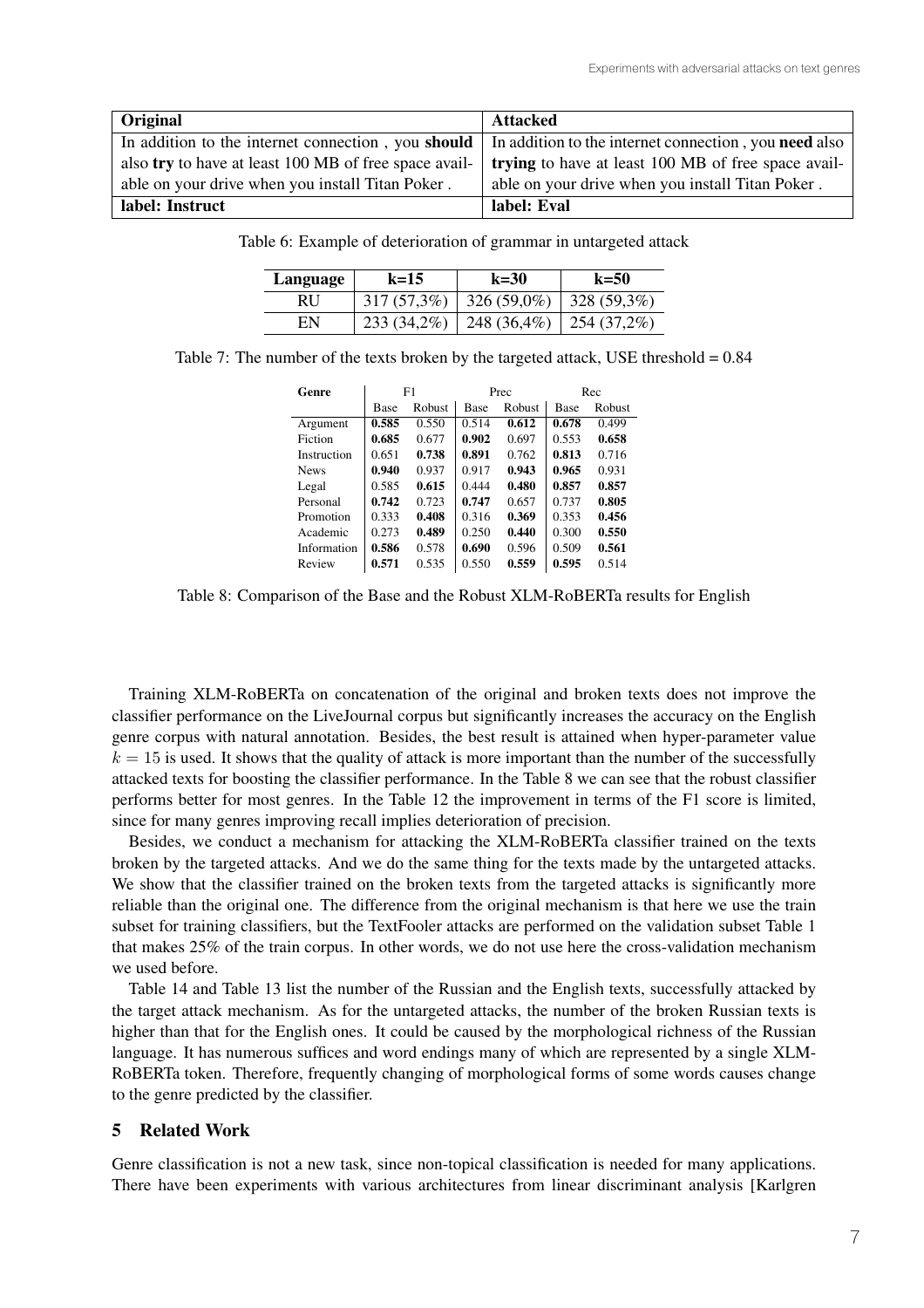| Corpus                                                                                                     | no attacked      | $k=15$                                                    | $k=30$ | $k=50$ |
|------------------------------------------------------------------------------------------------------------|------------------|-----------------------------------------------------------|--------|--------|
| Ru. LiveJournal                                                                                            | $0.76 \pm 0.003$ | $0.756 \pm 0.008$   $0.755 \pm 0.009$   $0.756 \pm 0.005$ |        |        |
| En, Genre-homogeneous texts   $0.747 \pm 0.026$   $0.796 \pm 0.011$   $0.771 \pm 0.01$   $0.776 \pm 0.029$ |                  |                                                           |        |        |

Table 9: Accuracy of the XLM-RoBERTa classifier trained on the attacked texts

| Genre       |       | F1     |       | Prec   |             | Rec           |
|-------------|-------|--------|-------|--------|-------------|---------------|
|             | Base  | Robust | Base  | Robust | <b>Base</b> | <b>Robust</b> |
| Argument    | 0.566 | 0.732  | 0.534 | 0.724  | 0.603       | 0.740         |
| Fiction     | 0.914 | 0.929  | 0.951 | 0.913  | 0.88        | 0.945         |
| Instruction | 0.448 | 0.621  | 0.613 | 0.636  | 0.353       | 0.608         |
| <b>News</b> | 0.689 | 0.856  | 0.529 | 0.784  | 0.988       | 0.943         |
| Legal       | 0.798 | 0.652  | 0.985 | 0.995  | 0.670       | 0.485         |
| Personal    | 0.658 | 0.702  | 0.580 | 0.681  | 0.760       | 0.725         |
| Promotion   | 0.502 | 0.885  | 0.802 | 0.915  | 0.365       | 0.858         |
| Academic    | 0.910 | 0.888  | 0.883 | 0.820  | 0.940       | 0.968         |
| Information | 0.944 | 0.847  | 0.917 | 0.753  | 0.973       | 0.968         |
| Review      | 0.752 | 0.777  | 0.933 | 0.865  | 0.630       | 0.705         |

Table 10: Comparison of the Base and the Robust XLM-RoBERTa results for the English homogenous corpus

and Cutting1994] to SVM [Dewdney et al.2001] to recurrent neural networks [Kunilovskaya and Sharoff2019]. Early work on detection of topical shifts in genre classification [Sharoff et al.2010] reveals the problem of topic shifts in the genre corpora. In this paper we try to solve the problem indirectly. [Petrenz and Webber2010] investigate a very important idea concerning estimation of the reliability of genre classifiers based via its validation on a corpus with different topical domains but with the same genre labels. Our study continues this line of research when we use the datasets from natural annotation and LiveJournal to estimate the model accuracy on an out-of-domain testing corpus.

Our experiments on using adversarial attacks for genre classification are novel. The most efficient adversarial attack techniques for classifiers [Jin et al.2019, Li et al.2020] are based on usage of wordlevel embeddings and finding for each word a fixed number of the most similar words as candidates for replacing with. Our genre attacks are based on the TextFooler [Jin et al.2019] with a modification that we allow replacing of the stop-words and vary the USE threshold. TextFooler [Jin et al.2019] was chosen as the basis for genre attacks in this study due to its efficiency and flexibility as it can be applied to various neural models. We also experimented with BertAttack, that differs from the TestFooler algorithm in its usage of BERT token embeddings instead of pre-trained word-level embeddings. In our initial experiments we found it to be much slower than TextFooler and also somewhat less efficient for the genre attack task. The percent of the texts successfully broken by BertAttack is lower than 15% for the English language. Therefore, we only report the results with TextFooler here.

### 6 Conclusions

In our experiments we show that XLM-RoBERTa genre classifier is resistant to simple attack methods, such as replacement of genre keywords. At the same time it can be easily deceived by word-based adversarial attacks, such as TextFooler. In the case of the baseline classifier, more than 35% of English texts in the training corpus can be successfully broken, raising to more than 50% for Russian. In addition, the number of successfully attacked texts is an important metric for estimating the robustness of the classifiers. The lower the number of broken texts, the more difficult it is to break the classifier which implies higher robustness. In the future, we plan to work on correcting grammar when attacking text classifiers. In particular, we plan to use the pymorphy library to bring words after attack to the correct form. It can help to cut off cases when successful attack occurs by replacing the original word with the same word, but in a different grammatical form.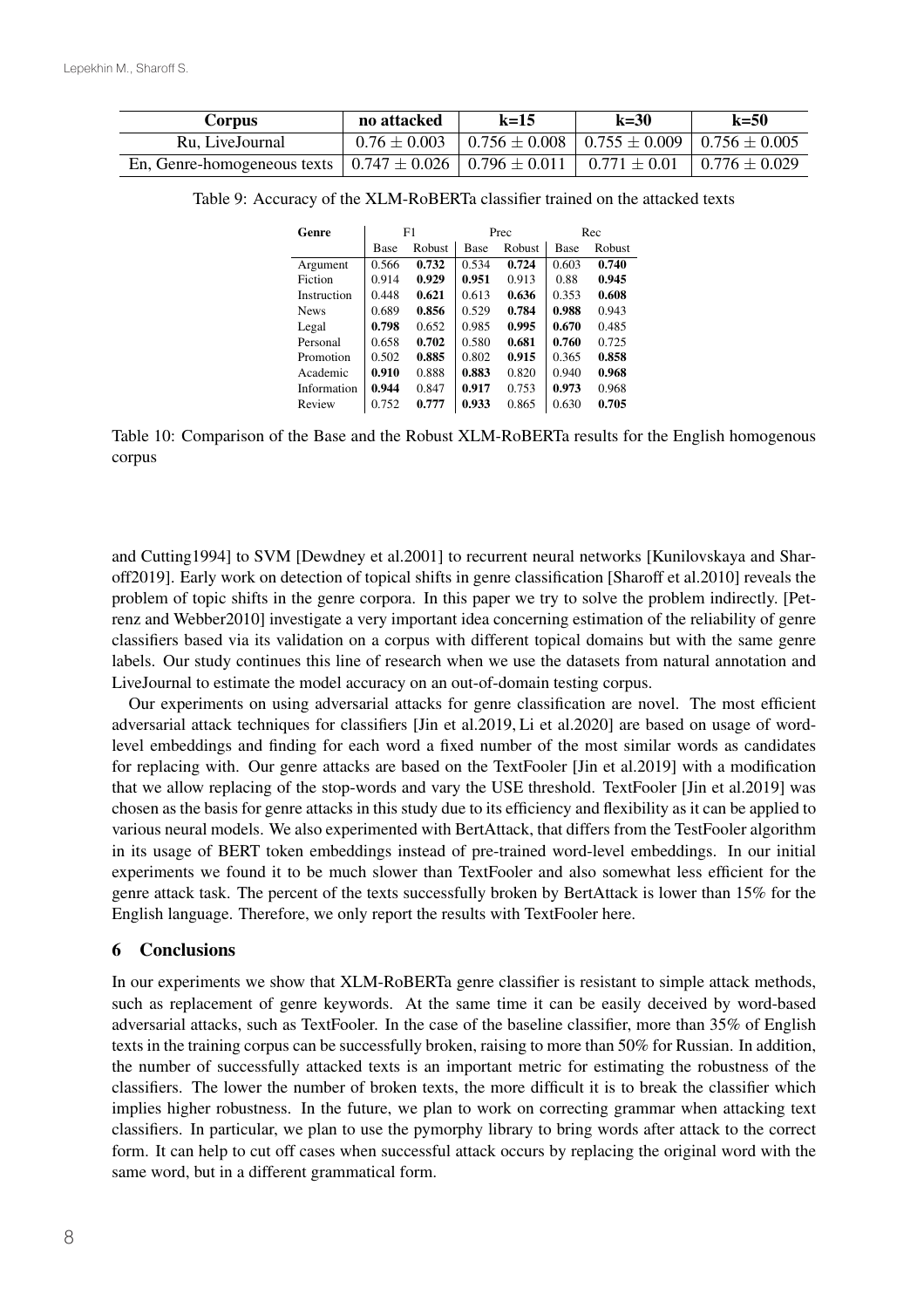| <b>Original</b>                                          | <b>Attacked</b>                                           |
|----------------------------------------------------------|-----------------------------------------------------------|
| CVC Capital Partners, the UK private equity firm         | CVC Capital Partners, the UK private equity com-          |
| , which is currently in the process of making an         | <b>pany</b> , which is currently in the process of making |
| offer to purchase Forbo, the Swiss flooring and          | an offer to purchase Forbo, the Swiss flooring and        |
| drive belts <b>manufacturer</b> , would consider selling | drive belts <b>maker</b> , would consider selling Forbo's |
| Forbo's Swift adhesives division, if it is successful    | Swift adhesives division, if it is successful in its bid  |
| in its bid, a source close to the situation              | , a source close to the situation                         |
| label: News                                              | label: Promotion                                          |

Table 11: Example of a targeted attack

| Genre       | F1    |        | Prec  |        | Rec   |        |
|-------------|-------|--------|-------|--------|-------|--------|
|             | Base  | Robust | Base  | Robust | Base  | Robust |
| Argument    | 0.584 | 0.728  | 0.487 | 0.734  | 0.723 | 0.723  |
| Fiction     | 0.913 | 0.928  | 0.977 | 0.907  | 0.858 | 0.950  |
| Instruction | 0.535 | 0.617  | 0.708 | 0.635  | 0.430 | 0.600  |
| <b>News</b> | 0.816 | 0.848  | 0.710 | 0.767  | 0.960 | 0.948  |
| Legal       | 0.860 | 0.652  | 0.990 | 0.995  | 0.760 | 0.485  |
| Personal    | 0.682 | 0.707  | 0.719 | 0.685  | 0.648 | 0.730  |
| Promotion   | 0.819 | 0.881  | 0.914 | 0.912  | 0.742 | 0.853  |
| Academic    | 0.892 | 0.886  | 0.823 | 0.816  | 0.975 | 0.968  |
| Information | 0.942 | 0.845  | 0.923 | 0.753  | 0.963 | 0.963  |
| Review      | 0.812 | 0.774  | 0.892 | 0.857  | 0.745 | 0.705  |

Table 12: Comparison of the Base and the Robust XLM-RoBERTa results for Russian classifiers. In particular, we plan to use the pymorphy library to bring words after attack to the correct

We also tried targeted attacks, but the classifiers trained on the targeted attacked texts performed worse than those trained on the untargeted attacked ones. Our experiments demonstrate the effectiveness of  $\frac{1}{2}$  patterns in the attack results: TextFooler at generating targeted adversarial texts for genre classification. Also we find some important<br>patterns in the attack results:

- 1. the threshold for USE almost does not affect the number of the attacked texts;<br>2. attacks are more efficient for the Russian language;
- $3. t \text{m}$  the number of replacing candidates, the difference between reliability of the difference between reliability of the difference between reliability of the difference between reliability of the difference between 2. attacks are more efficient for the Russian language;
- 3. the higher the number of replacing candidates, the less the difference between reliability of the original and the robust classifier fine-tuned on the attacked texts. original and the robust classifier fine-tuned on the attacked texts.

In addition, adding broken texts improves the overall accuracy. It happens because texts in the new methods for developing more robust general more received. The important process is one of the important process in the collection cannot be broken by the same set of adversarial attacks, thus implying a more robust classifier. It could be caused by the initial bias of our genre classifiers, but in practice it is difficult to find out. New methods for developing more robust genre classifiers is one of the important practical applications of the methods for developing more robust genre classifiers is one of the important practical applications of the adversarial attacks on genres. adversarial attacks on genres.

| Model    | $k=15$ | $k = 30$ | $k = 50$ |
|----------|--------|----------|----------|
| base     | 234    | 247      | 252      |
| targeted | 254    | 269      | 272      |
| robust   | 10 I   |          |          |

Table 13: Targeted attack on English texts, USE threshold= $0.84$ 

| Model    | $k=15$ | $k=30$ | $k = 50$ |
|----------|--------|--------|----------|
| base     | 363    | 373    | 375      |
| targeted | 332    | 343    | 355      |
| robust   |        | 329    | 350      |

Table 14: Targeted attack on Russian texts, USE threshold=0.84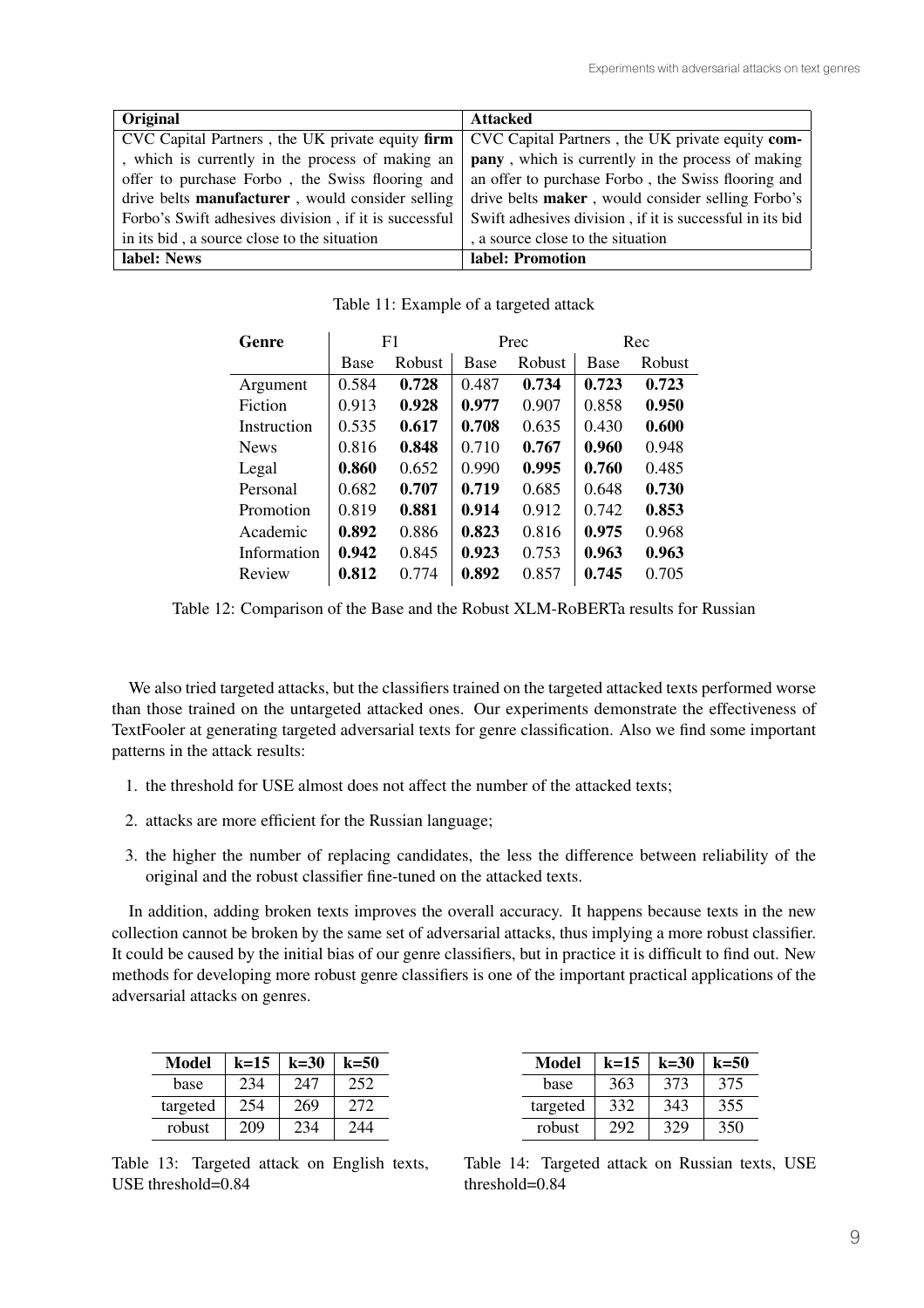### References

- Daniel Cer, Yinfei Yang, Sheng yi Kong, Nan Hua, Nicole Limtiaco, Rhomni St. John, Noah Constant, Mario Guajardo-Cespedes, Steve Yuan, Chris Tar, Yun-Hsuan Sung, Brian Strope, and Ray Kurzweil. 2018. Universal sentence encoder. *arXiv preprint arXiv:1803.11175*.
- Alexis Conneau, Kartikay Khandelwal, Naman Goyal, Chaudhary Vishrav, Guillaume Wenzek, Edouard Grave Francisco Guzman´, Myle Ott, Luke Zettlemoyer, and Veselin Stoyanov. 2019. Unsupervised cross-lingual representation learning at scale. *arXiv*, arXiv: 1911.02116.
- Jacob Devlin, Ming-Wei Chang, Kenton Lee, and Kristina Toutanova. 2018. Bert: Pre-training of deep bidirectional transformers for language understanding. *arXiv preprint arXiv:1810.04805*.
- Nigel Dewdney, Carol VanEss-Dykema, and Richard MacMillan. 2001. The form is the substance: classification of genres in text. // *Proc. Human Language Technology and Knowledge Management*, P 1–8.
- Aminul Huq and Mst. Tasnim Pervin. 2020. Adversarial attacks and defense on texts: A survey. *arXiv*, arXiv: 2005.14108.
- Di Jin, Zhijing Jin, Joey Tianyi Zhou, and Peter Szolovits. 2019. Is BERT really robust? a strong baseline for natural language attack on text classification and entailment. *arXiv*, arXiv: 1907.11932.
- Jussi Karlgren and Douglass Cutting. 1994. Recognizing text genres with simple metrics using discriminant analysis. // *COLING '94: Proc. of the 15th. International Conference on Computational Linguistics*, P 1071 – 1075, Kyoto, Japan.
- Johannes Kiesel, Maria Mestre, Rishabh Shukla, Emmanuel Vincent, Payam Adineh, David Corney, Benno Stein, and Martin Potthast. 2019. SemEval-2019 task 4: Hyperpartisan news detection. // *Proceedings of the 13th International Workshop on Semantic Evaluation*, P 829–839, Minneapolis, Minnesota, USA, June. Association for Computational Linguistics.
- Maria Kunilovskaya and Serge Sharoff. 2019. Building functionally similar corpus resources for translation studies. // *Proc RANLP*, Varna, September.
- Linyang Li, Ruotian Ma, Qipeng Guo, Xiangyang Xue, and Xipeng Qiu. 2020. Bert-attack: Adversarial attack against bert using bert. *arXiv*, arXiv: 2004.09984.
- Yinhan Liu, Myle Ott, Naman Goyal, Jingfei Du, Mandar Joshi, Danqi Chen, Omer Levy, Mike Lewis, Luke Zettlemoyer, and Veselin Stoyanov. 2019. RoBERTa: A robustly optimized BERT pretraining approach. *arXiv preprint arXiv:1907.11692*.
- John X. Morris, Eli Lifland, Jin Yong Yoo, Jake Grigsby, Di Jin, and Yanjun Qi. 2020. TextAttack: A framework for adversarial attacks, data augmentation, and adversarial training in NLP. *arXiv*, arXiv: 2005.05909.
- Philipp Petrenz and Bonnie Webber. 2010. Stable classification of text genres. *Computational Linguistics*, 34(4):285–293.
- Marina Santini, Alexander Mehler, and Serge Sharoff. 2010. Riding the rough waves of genre on the web. // Alexander Mehler, Serge Sharoff, and Marina Santini, *Genres on the Web: Computational Models and Empirical Studies*. Springer, Berlin/New York.
- Serge Sharoff, Zhili Wu, and Katja Markert. 2010. The Web library of Babel: evaluating genre collections. // *Proc Seventh Language Resources and Evaluation Conference, LREC*, Malta.

Serge Sharoff. 2018. Functional text dimensions for the annotation of Web corpora. *Corpora*, 13(1):65–95.

Chi Sun, Xipeng Qiu, Yige Xu, and Xuanjing Huang. 2019. How to fine-tune BERT for text classification? *arXiv preprint arXiv:1905.05583*.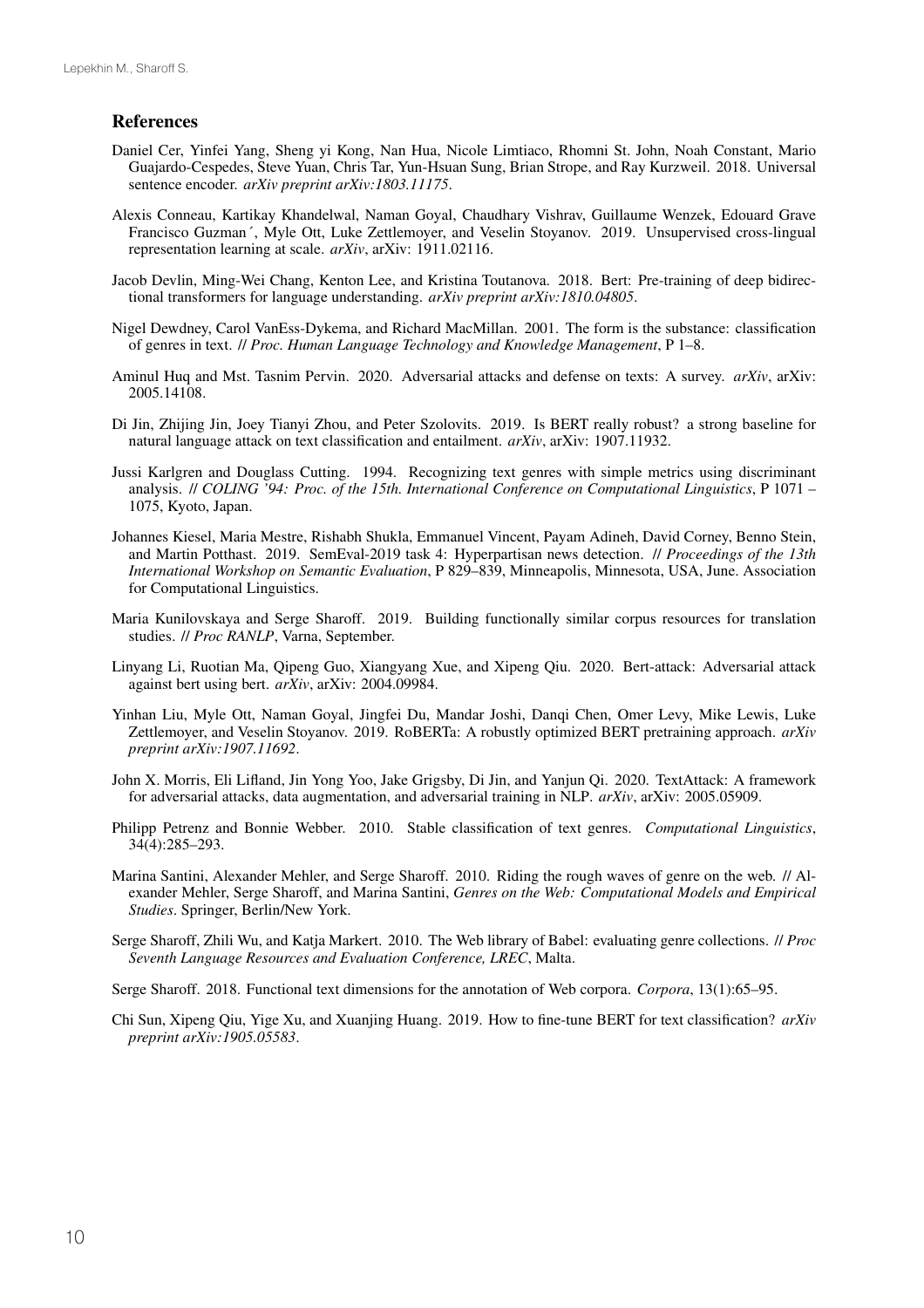| Genre       | <b>Keywords</b>                                                                              |
|-------------|----------------------------------------------------------------------------------------------|
| Argument    | united, nations, reconciliation, international, development, people, security, countries     |
| Fiction     | said, would, one, could, little, man, came, like, went, upon                                 |
| Instruction | tap, device, screen, email, tab, select, settings, menu, contact, message                    |
| <b>News</b> | said, million, committee, disarmament, kongo, report, program, also, budget, democratic      |
| Legal       | shall, article, may, paragraph, court, person, order, department, party, state               |
| Personal    | church, one, like, people, could, really, congo, time, years, would                          |
| Promotion   | viagra, cialis, online, writing, posted, service, levitra, business, buy, essay              |
| Academic    | system, quantum, fault, data, software, image, node, faults, application, fig.               |
| Information | committee, convention, parties, secretariat, iran, meeting, shall, mines, states, conference |
| Review      | google, home, new, like, star, paul, one, shoes, pro, art                                    |

Table 15: Examples of English keywords extracted with tf-idf

## A Examples of extracted keywords

### A.1 Extraction with tf-idf

Table 15 lists the most significant tf-idf keywords. Some keywords correspond to their genres quite reasonably, for example, Fiction or Legal texts. However, most genres have fairly genre keywords, which indicates the prevalence of specific topics in the training corpus. For example, both Argument and News contain a lot of texts about international politics, many Instruction texts mostly refer to internet services or electronic devices.

#### A.2 Extraction with TextFooler

The Fiction and Legal texts turn out to be harder to attack. This is likely that it is because their training sets are less affected by a topical bias. In contrast, News, Information, and Review texts are more affected by topical biases, such as politics, see also the keywords in Table 15 and the most salient words in Table 17. However, the difference is that TextFooler amends more frequent English verbs, when the words chosen by the tf-df mechanism are more genre-specific. It is caused by the fact that many successful TextFooler attacks do not replace the original words to the words specific to the new genre, predicted by the classifier.

Frequently changing of morphological forms of some words causes change to the genre predicted by the classifier. It can be seen in the pairs of the most frequent replacement pairs Table 16.

Table 17 lists the most common words which were replaced with untargeted attacks for each genre for English. For some genres (Promotion, Academic, Legal), the replaced words represent the according genre. But for genres (Argument, Information), there are clear topical shifts. Many Argument keywords (people, nations, world, government) are related to politics, the Information keywords are connected with science (telescope, astronomy, energy, plants, chemical). The words on which the original words are replaced in order to change the genre prediction does not make the text look visually like the genre the classifier actually predicts.